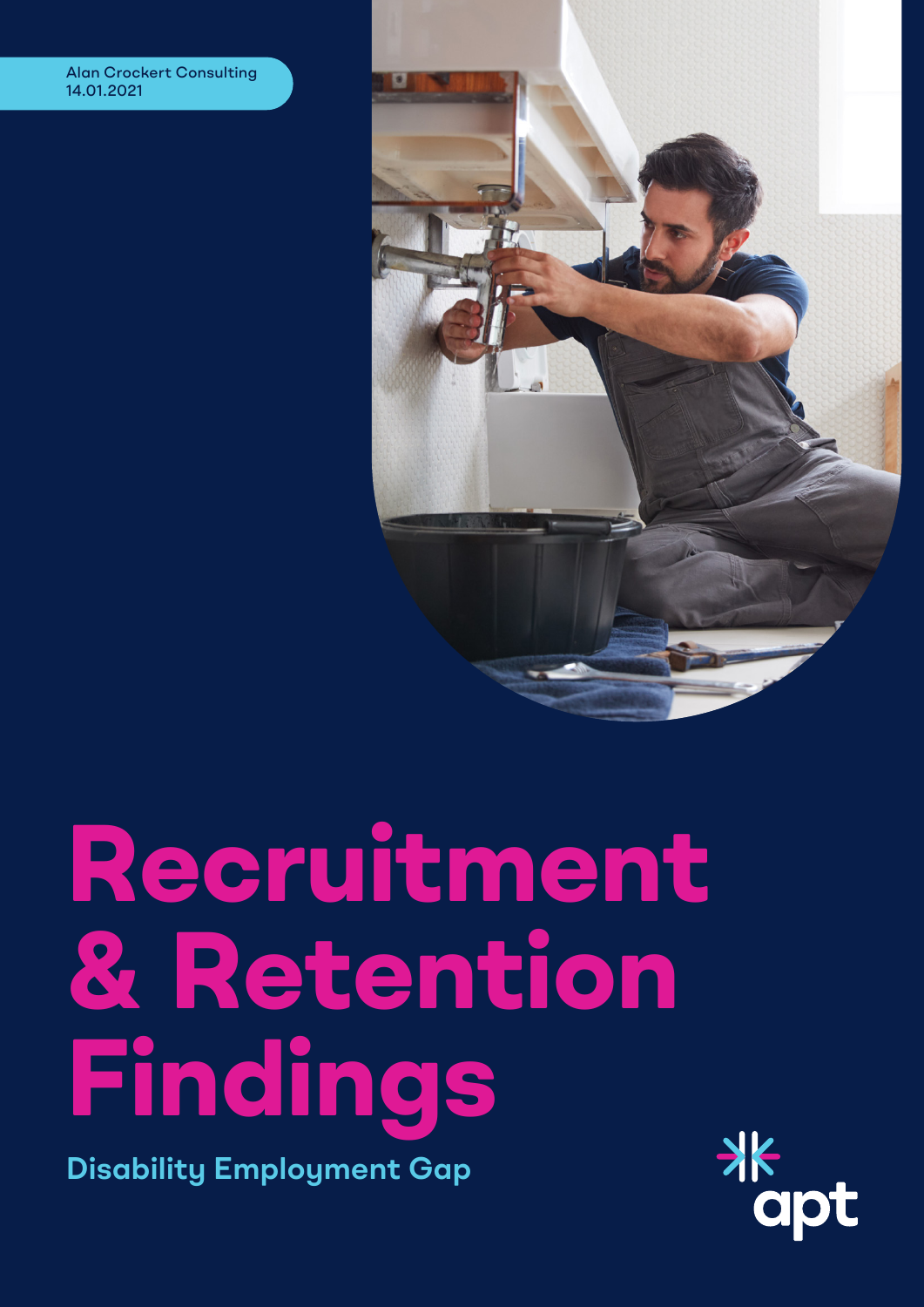# **backdrop**

The purpose of this research report was to evidence the challenges, benefits and outcomes from an employer's perspective when it comes to the retention of disabled people. The forecasted target audience was business owners and HR managers and the proposed methodology was one-to-one interviews through an extensive employer network.

The breakdown of activity undertaken can be summarised as follows:

| Telephone calls:                         |     |
|------------------------------------------|-----|
| One-to-one interviews:                   | 42  |
| No history of employing disabled people: | -23 |
| No response:                             | 16  |

## **Feedback from one-to-one interviews:**

- **Self-employed HR professional:**
	- Out of 11 clients, only 1 client employed someone with a disability.
- **Construction Firm owner:**
	- Employed someone in a wheelchair and spent circa £20k on adjustments to the workplace. Employer was not aware of any available support.
- **• Recruitment Provider:**
	- Workforce of 18 employees, but organisation had only ever recruited one disabled person and offered their reason for leaving as performance related.
- **• Care Provider:**
	- Out of 350 employees, only 7 had a disability (2%).
- **Retail Provider:**
	- Out of 130 employees, only 8 had a disability (6%).
- **Hospitality Recruitment Provider:** - 156 employees, none had a disability.
	-
- **Health and Safety Provider:**
	- Out of 30 employees, only 1 had a disability (3%).
	- Employer indicated that they incurred additional costs due to an upgraded laptop and advanced Microsoft security, but were not aware of any financial support available for these types of adjustments.

#### **• Recruitment Provider:**

- Out of 62 employees over 4 locations, only 1 person had a disability (2%).
- **Health Provider:**
	- 105,000 employees worldwide, but no statistical analysis available re: recruitment levels of disabled people currently/previously employed.
	- Employer highlighted that disabled people assumed low paid roles within the organisation, i.e. mailroom, admin.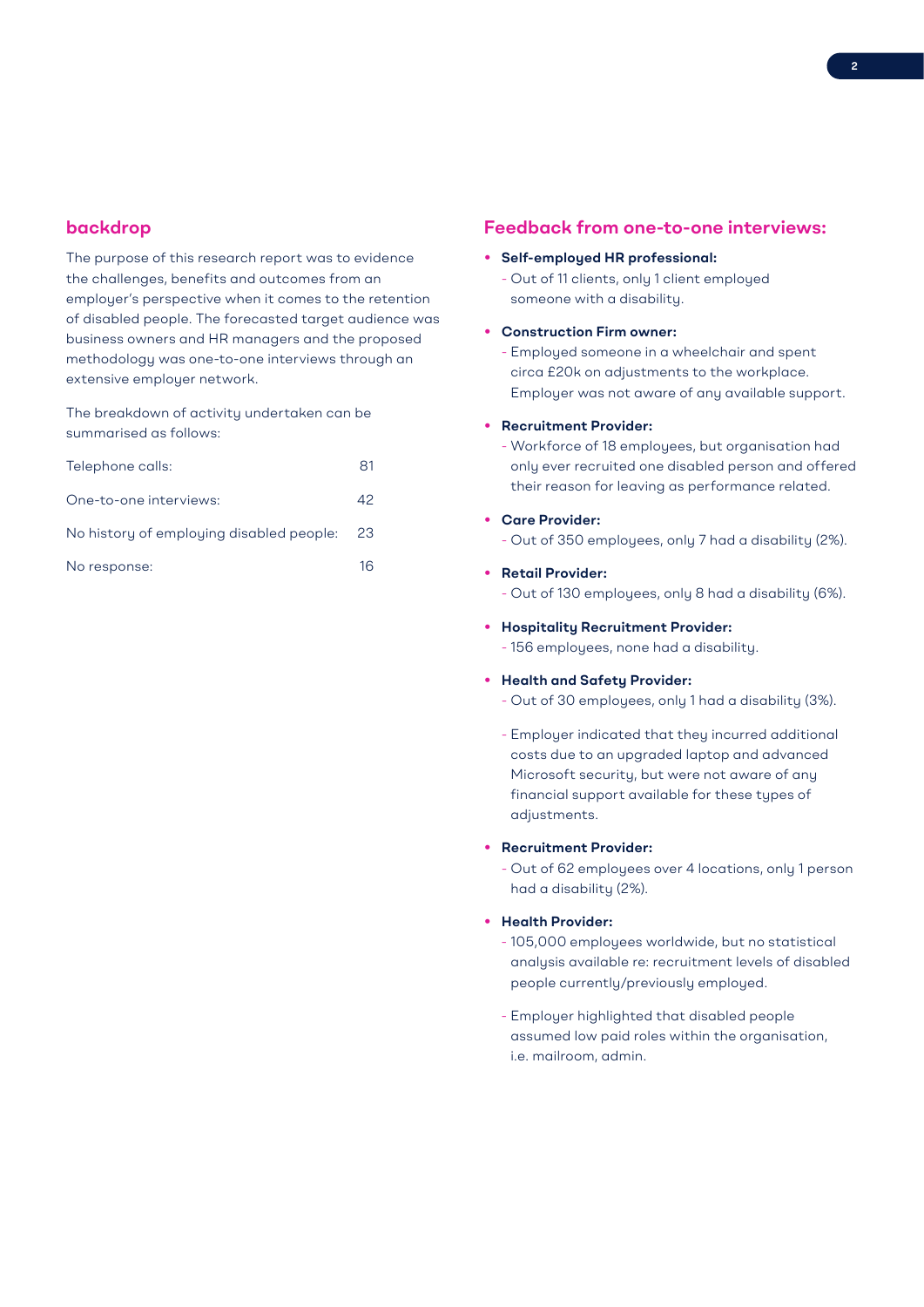These findings highlight the challenges associated with research conducted through employer interviews in order to understand the issues around the retention of disabled employees. The employers approached either did not consider employing disabled people or were unable/unwilling to disclose any reasons attributed to the employment coming to an end.

With this in mind, desktop research was then undertaken to accompany the anecdotal evidence provided through employer interviews, with the results as follows:

**•** The DWP Work, Health and Disability green paper: data pack (2018), highlights that Disabled individuals in employment were more likely to fall out of work than non-disabled individuals. (5.4% of disabled individuals in employment in Q1 were out of work by the next, compared to 2.5% of non-disabled individuals in employment).

- In addition, the Scottish Government labour market flows analysis: https://www.gov.scot/publications/ disabled-people-labour-market-scotland-2018/, confirms that in 2018, disabled people were almost twice as likely to move out of work compared to non-disabled people.
- Labour market flows analysis shows there has been an increase in the proportion of disabled people who have fallen out of work over the latest year but a fall from the baseline year.
- Over the last year, the proportion of disabled people in employment who have fallen out of work has increased – from 8.2% in 2016/17, to 10.0% in 2017/18 (although it also increased for non-disabled people from 4.9% to 5.5%). Disabled people remain generally around twice as likely to fall out of work as nondisabled people (10.0% vs 5.5%).
- In 2018, average pay for disabled employees in Scotland was 8.3% lower than non-disabled employees. This means for every £1 that a nondisabled employee earned in 2018, a disabled employee earned £0.92. ONS, Disability Pay Gaps in the UK: 2018

|                                                                        | 2015/16<br><b>Baseline</b> | 2016/17 | 2017/18 | <b>Progress over</b><br>the latest year |
|------------------------------------------------------------------------|----------------------------|---------|---------|-----------------------------------------|
| Proportion of disabled people moving<br>from employment to not working | 13.5%                      | 8.2%    | 10.0%   |                                         |

## **table 1 -** Scottish Government Analysis of Labour Market Flows based on the Annual Population Survey

### **table 2 -** ONS, Disability Pay Gaps in the UK: 2018

|                    | 2016<br><b>Baseline</b> | 2017  | 2018 | <b>Progress over</b><br>the latest year |
|--------------------|-------------------------|-------|------|-----------------------------------------|
| Disability Pay Gap | 13.8%                   | 13.3% | 8.3% |                                         |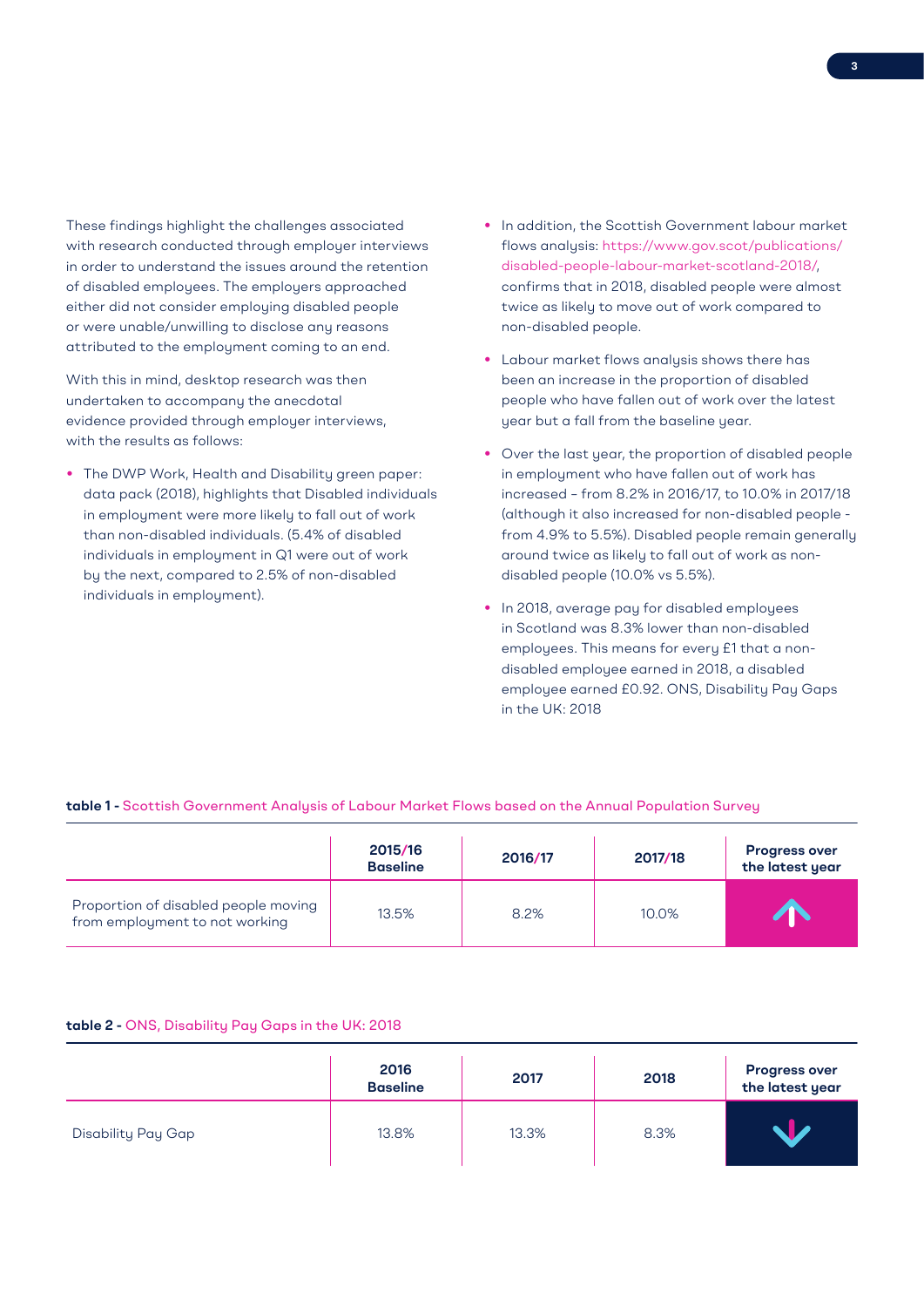- In April-June 2020, 7.7 million people of working age (16-64) in the UK reported they were disabled (19% of the population) (House of Commons Library – Briefing Paper, 2020), yet in 2018/19, Access to Work provision was only approved for 32,000 people in the UK. Access to Work provides support to meet the needs of disabled people in the workplace. Grants are available to both employees and to the self-employed and aim to provide practical and financial support to help disabled people find or stay in work. This provision included elements such as: Communication support for interviews; Special aids and equipment; Adaptations to premises and vehicles; Help with travel costs; Support workers; A mental health support service (DWP, Access to Work Statistics, 2020).
- The Centre for Social Justice (2017) highlight the following challenges faced by disabled people entering and sustaining their position within the world of work:
	- Just 25% of employers know what Access to Work is and understand the help they can get from this service.
	- Only 9% of employers think there is usually a strong business case for hiring a disabled person.
	- 83% of disabled people acquire their disabilities while they are in work.
	- Around 300,000 people a year fall out of work due to health conditions – early intervention is key and return-to-work programmes are more likely to succeed when implemented early.
	- As susceptibility to disability increases with age, and our workforce continues to get older, more people will develop disabilities while working and risk losing their jobs.
	- Only 45% of employers understand clearly what it means to make reasonable adjustments for disabled people under the Equality Act 2010.
	- 31% of employers see the cost of making reasonable adjustments as a barrier to hiring disabled people.
	- If most of the 300,000 people who fall out of work each year due to ill health keep their jobs, and the jobless disabled people who want to work find employment, we could halve the disability employment gap.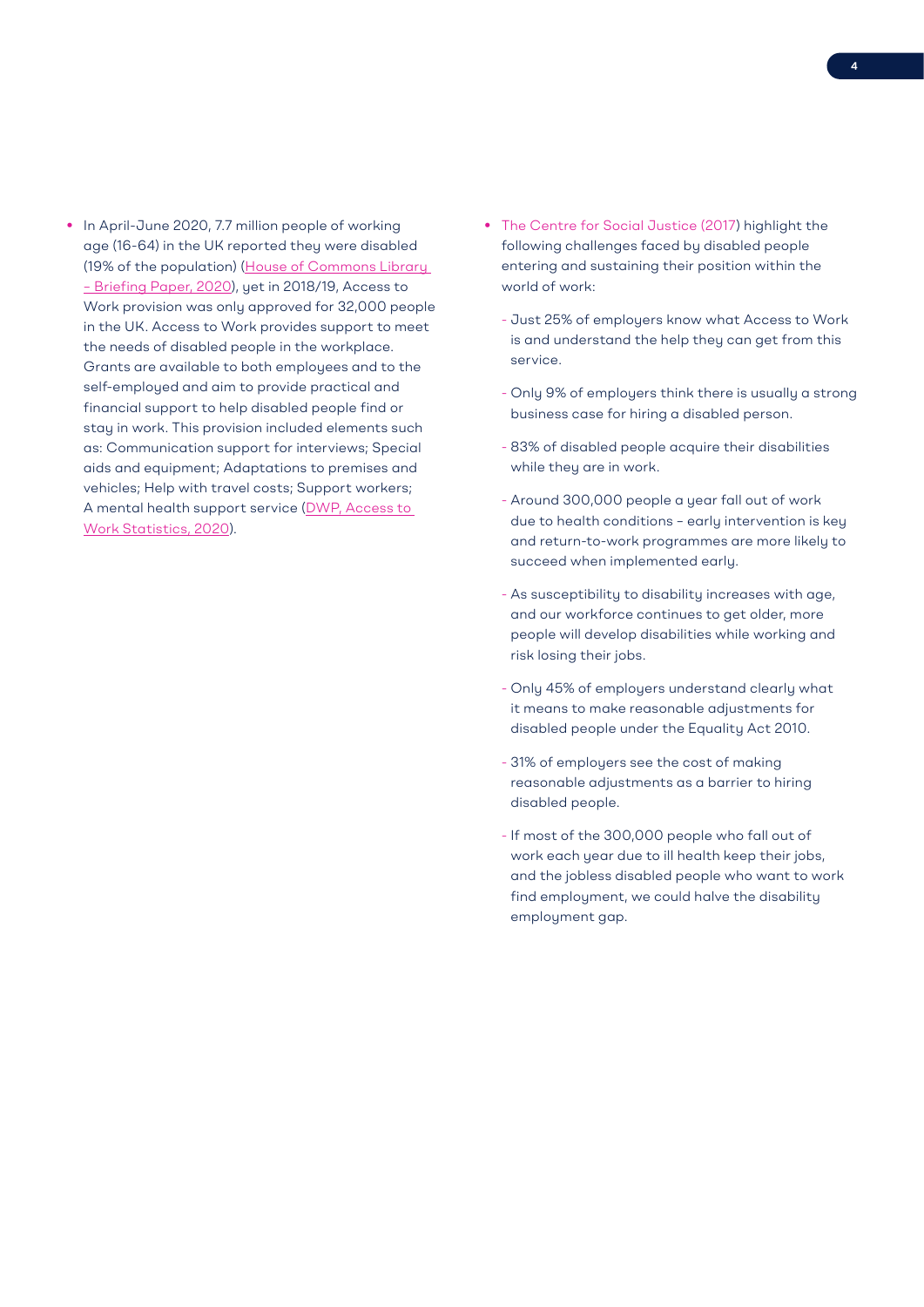- In addition to this, employment specialists Reed in Partnership, supported by leading charity Disability Rights UK, highlight the following:
	- The biggest challenge to employing disabled people is that applicants are not always willing to be open about their disability.
	- Other key challenges to increasing the number of disabled people in work include fellow staff or line managers not having sufficient training to support disabled colleagues, and the lack of accessibility of some businesses for people with certain types of impairments.
	- Almost one in ten (9%) respondents said their business is not able to support an employee with a disability or health condition.
	- The vast majority (84%) of respondents told us that disabled people make a valuable contribution to the workplace, however more than one in ten (12%) worry that disabled people are more likely to take time off work.
	- Around a quarter (26%) of respondents said it was challenging to discuss the management of disabilities. 19% of respondents consider that the cost of modifying equipment makes it expensive to employ disabled people, and almost half (49%) of respondents said that additional funding for adaptations would help businesses to retain disabled people in employment.
	- Almost a third (31%) said that businesses are worried that disabled people will claim discrimination if the job does not work out.
	- Lack of confidence amongst some employers about how to employ disabled people, make workplace adjustments and make use of government support like the Access to Work programme. This can lead to disabled people being overlooked for jobs or leaving the workforce unnecessarily if they develop an impairment during working life.

This research identifies a number of areas that employers consider as barriers to successfully retain and develop disabled employees. In order to address these, the following actions should be considered as priorities:

- Address the myths associated with recruiting and retaining disabled employees.
- Deliver the support employers need to have the skills and confidence to successfully retain more disabled people, including the "fear" of saying and doing the "wrong thing"
- Increase the support available to employers at various employment milestone periods.
- Increase employer awareness about the types of support that is available to them.
- Increase employer awareness around implementing reasonable adjustments.
- Improve the communication flow between employers and disabled employees.
- Increase employer awareness re: the benefits of retaining disabled employees